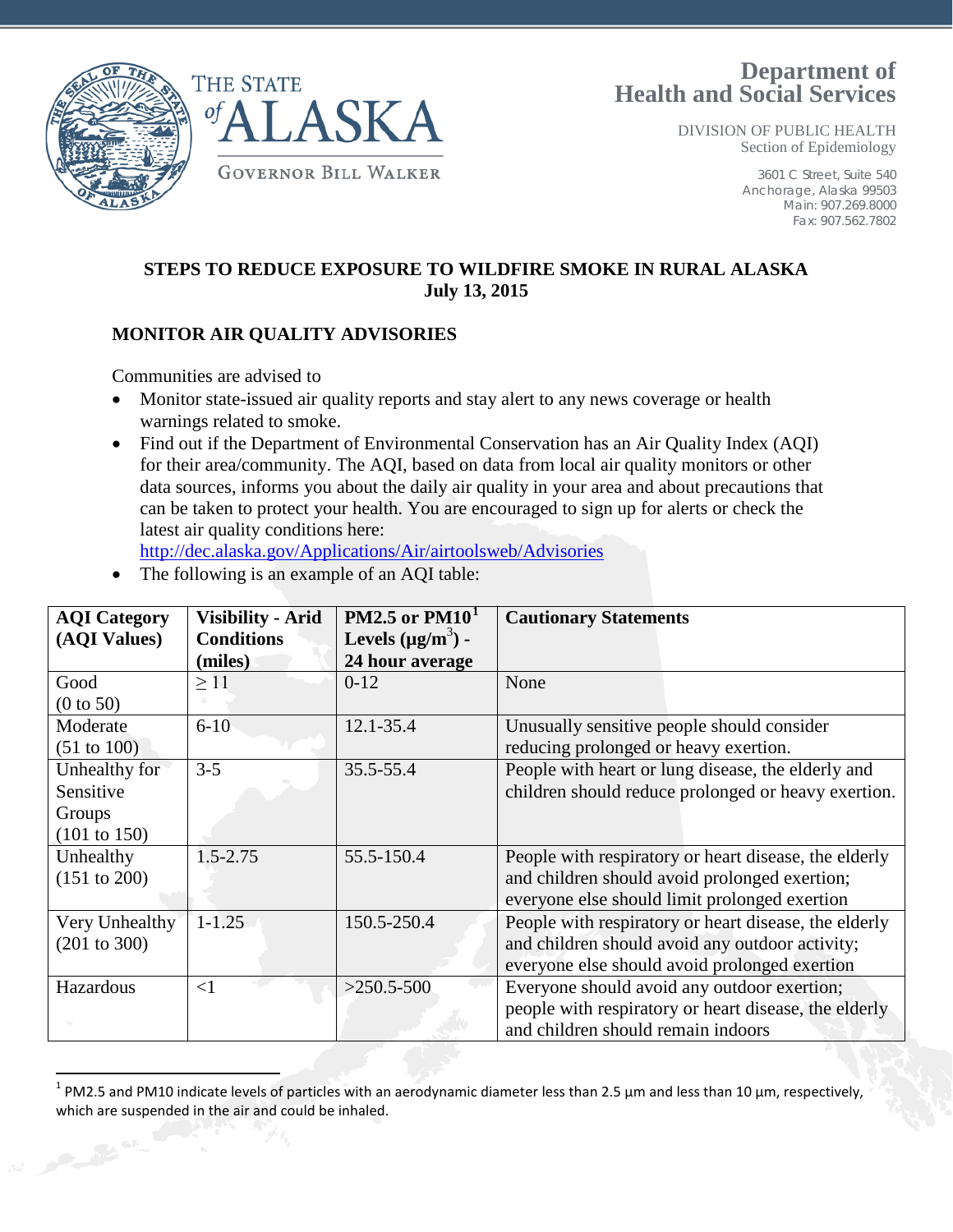### **WATCH FOR SMOKE-RELATED SYMPTOMS AND ADDRESS THEM PROMPTLY**

- 1. People who experience respiratory or cardiovascular symptoms should contact their health care provider. These symptoms may include:
	- Inability to breathe normally
	- Cough with or without mucus
	- Chest discomfort or chest pain
	- Wheezing and shortness of breath
	- Coughing, scratchy throat, irritated sinuses
	- Headaches
	- Stinging eyes
	- Runny nose
- 2. Sensitive groups such as the elderly, children, and persons with respiratory and cardiovascular disease should follow their health care provider's advice about any special precautions and medicines that might be needed and about a respiratory management plan. People should contact their health care provider if their symptoms worsen, and discuss at what point it is appropriate to evacuate the area.
- 3. Local health care providers should make sure to have sufficient routine medications and smoke-related medical therapies (e.g., nebulizers, masks, supplemental oxygen, etc.) on-hand to address a larger than normal volume of patients with respiratory problems. A robust mail or shipping system may help facilitate obtaining these therapies in time of need.

# **REDUCE YOUR EXPOSURE TO SMOKE AND HEAT**

The health effects of air pollution, including those from wildfire smoke, are well established. However, there are several steps that you could take to reduce exposure and minimize the potential risks of adverse health effects when air quality in the community becomes unhealthy.

#### **1. Use the Appropriate Face Mask**

To reduce exposure to smoke, you can use certain facemasks (technically called respirators, but they look more like paper masks) that are good enough to filter out much of the smoke. Smoke particles are typically smaller than 2.5 microns and respirator masks will filter out a significant portion of these particles if they properly fit the person's face. An airtight seal on the face is very important for these masks to provide any benefit. People with beards will find it nearly impossible to achieve a good seal on the face and hence will not be protected by these masks.

Respirator masks, which may include an exhale valve, do not require cartridge filters. They are marked with one of the following: "R95", "N95", or "P95." Soft masks with higher ratings (R, N, or P 99 and R, N, or P 100) are also available and are designed to filter out even more particles. These masks are usually available at hardware stores like Lowes and Home Depot and can cost between \$5 and \$15 per mask. Cheaper dust masks such as paper "comfort" or "dust" masks commonly found at hardware stores are designed to trap large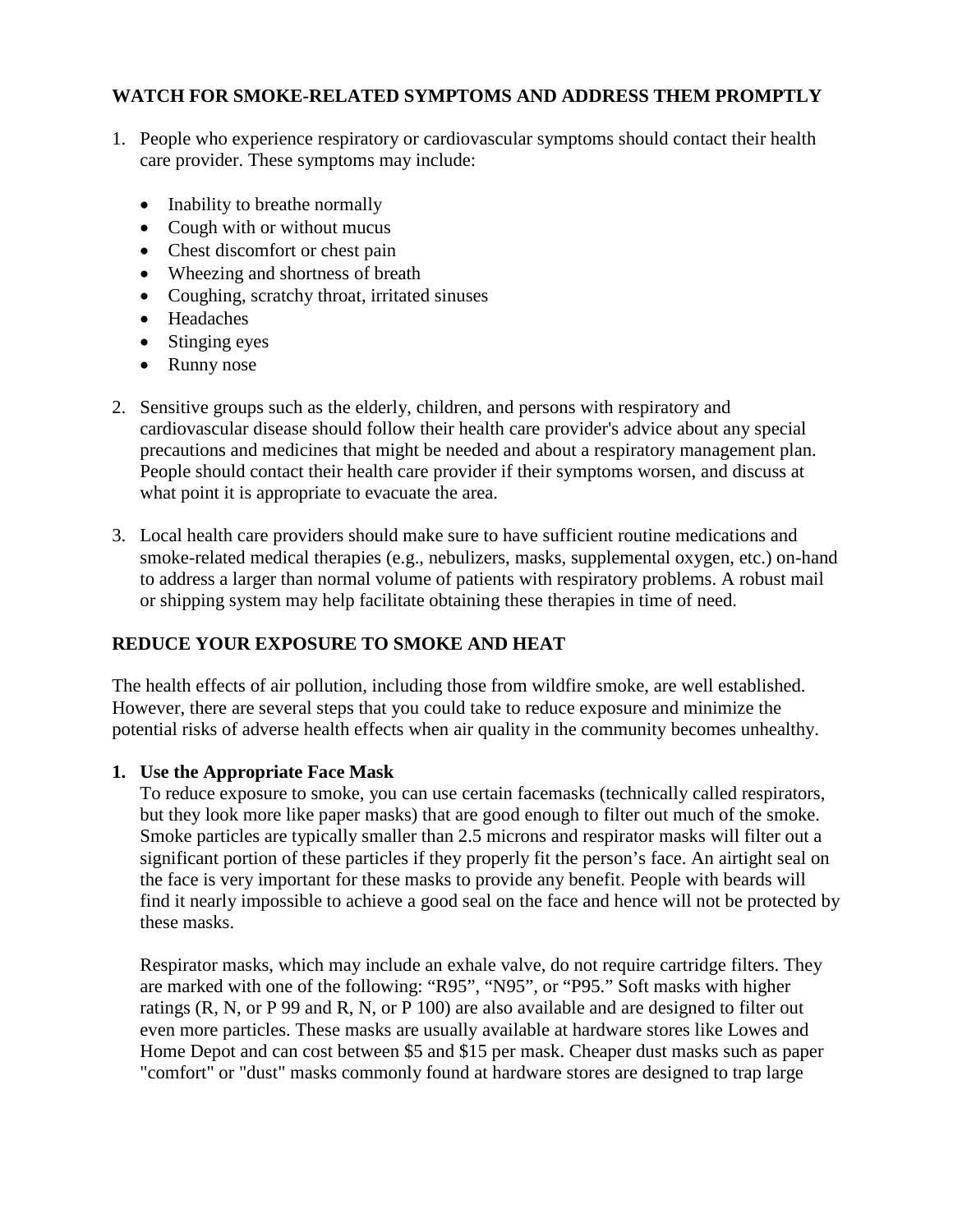particles, such as sawdust. These masks will not protect your lungs from smoke. *Look for the "95" or better rating.*

*NOTE: Masks increase resistance to airflow and hence can make breathing more difficult. Some individuals may experience physiological stresses such as increased respiratory and heart rates when wearing a mask.* 

### **2. Protect Yourself when Going Outside**

An appropriate face mask/respirator, as indicated above, can be used when a person needs to go outdoors for a short-term errand such as hauling water or sewage, going to the store, clinic, community center, or other location around town. If you are driving a truck or car, you can reduce the amount of particles in your vehicle by keeping the windows closed; the car's ventilation system typically removes a portion of the particles coming in from outside. Also, most cars have the ability to recirculate the inside air, which helps to keep particle levels lower. Wearing an appropriate face mask/respirator may help reduce exposure to smoke while on the ATV. It is important to keep in mind that vehicles can kick up a lot of dust from the road. Road dust, like wildfire smoke, can have adverse health effects. The slower you drive your vehicle, the less dust you generate. Studies show that PM10 dust levels increase as vehicle speed increases. For example, reducing speed from 40 miles per hour (mph) to 20 mph reduces dust emissions by 65%.

#### **3. Find or Create a Clean Room**

People who live in areas that are or anticipated to be regularly affected by smoke from wildfires may consider creating a "clean room" in their home. A good choice is an interior room, with as few windows and doors as possible. Some suggestions for maintaining a clean room include the following:

- Keep windows and doors closed.
- If possible, set up a room air cleaner that is properly sized. This will help remove particles from the air while emitting no or minimal levels of ozone. An air purifier with a HEPA filter to filter dust particles could cost a hundred dollars or more. This air purifier can not only reduce smoke particles coming from outside, but also dust from inside.
- Run an air conditioner or central air conditioning system if you have one. If the air conditioner provides a fresh air option, keep the fresh-air intake closed to prevent smoke from getting inside. Make sure that the filter is clean enough to allow good air flow indoors. A portable or window air conditioner could cost a few hundred dollars.
- Do not vacuum, because vacuuming stirs up particles.
- Do not smoke or burn anything, such as candles or incense, anywhere in the house.
- Keep the room clean.
- If it is too warm to stay inside with the windows closed (and you have no cooling mechanism) or if you are very sensitive to smoke, seek shelter elsewhere in public facilities that are equipped with filtration/air purifying systems and air-conditioners. These facilities may include the clinic, senior center, school, or tribal office. Work with the public health center or community health aide (CHAP) in your community to identify this facility.